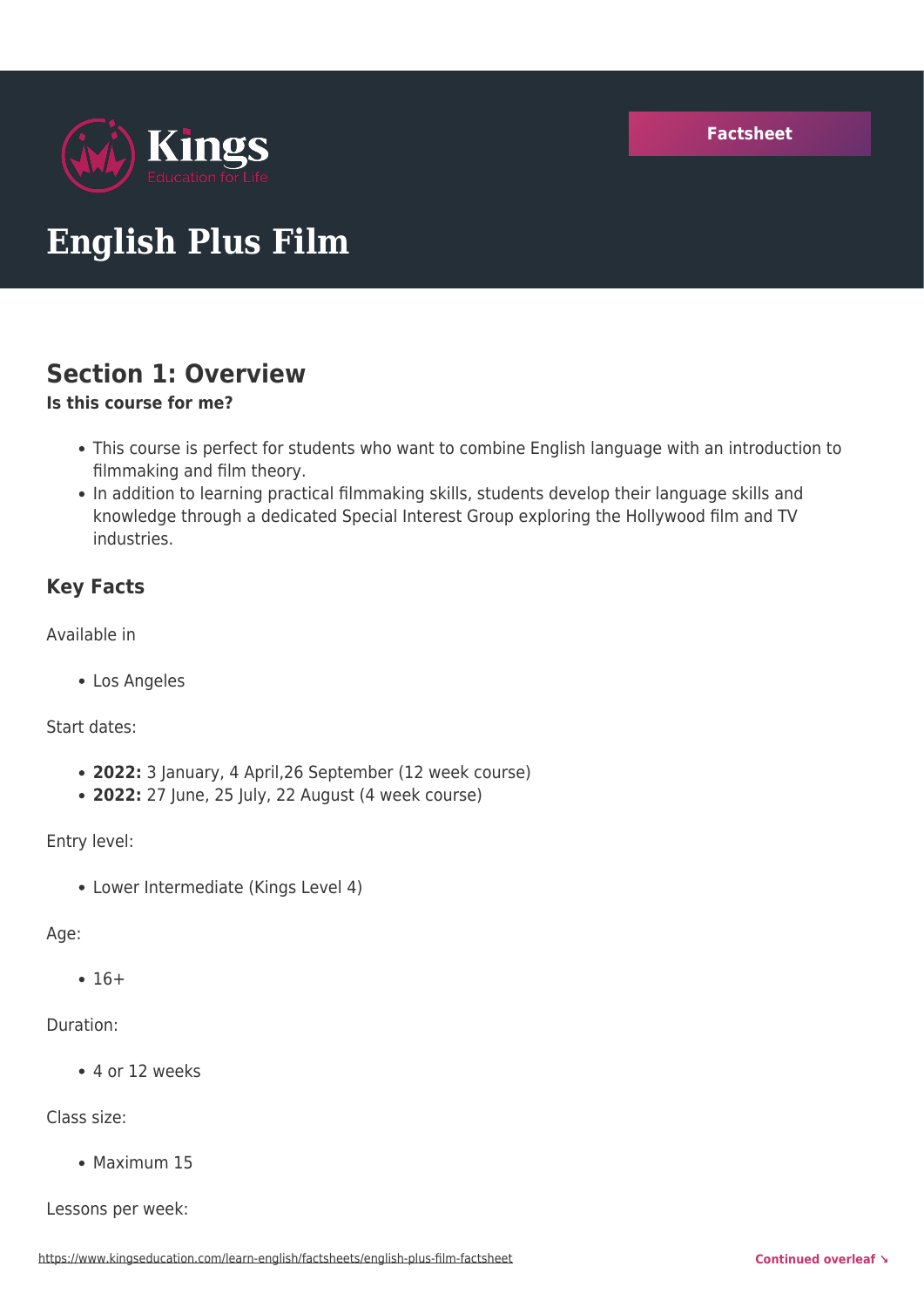28 lessons per week total (21 hours). 20 lessons (15 hours) English and Filmmaking + 8 lessons (6 hours) Cinema, TV and Popular Culture

### **Included in the price:**

- 28 lessons per week (21 hours)
- Welcome Information Pack
- Course materials
- Visits to iconic film locations, studios and industry-related venues
- Red carpet screening with special awards ceremony (12 week course only)
- Acting workshops
- Placement test on arrival, weekly assignments, group participation and progress tests
- Use of Computer Learning Center and film production equipment
- Access to Classmate, the Kings online learning platform
- Free Wi-fi at school
- Full access to Kings social programme, with at least two free activities per week
- Full access to join Kings' school clubs and societies
- Optional weekly lecture programme
- End-of-course certificate (90% or higher attendance required)

# Ķζ

"Since the first day, I was immersed into the Hollywood world and its secrets. All students were there either because they wanted to discover if they liked the film industry or because they were already in it and there is nothing better than learning English doing the thing you love!"

## **Section 2: Course structure and content**

- **20 lessons (15 hours) per week of English and Filmmaking**
- **8 lessons (6 hours) per week Cinema, TV and Popular Culture SIG (Special Interest Group)**

Topics vary each week, but students receive in-depth instruction of pre-production, production, and postproduction through lectures, interactive communicative activities, and hands-on participation.

Group work is an essential element of this course, so attendance is critical to students' success.

### **English and filmmaking lessons**

Lessons will cover the following:

- **Screenwriting:** story structure, concept development, visual storytelling methods, script formatting
- **Acting basics:** techniques for role preparation, working within a frame, playing according to shot size, expression through body and language
- **Production:** filming techniques, cinematic framing, lighting and sound
- **Post-production:** video editing techniques and practice, color correction, sound editing
- **Contemporary filmmaking:** the history of Hollywood the business of making films, from blockbusters to independent film
- **Production of a short film** and preparation for a film screening event (12 week course only)

### **Cinema, TV and popular culture lessons**

In the cinema, TV and popular culture lessons, students can expect to cover areas such as: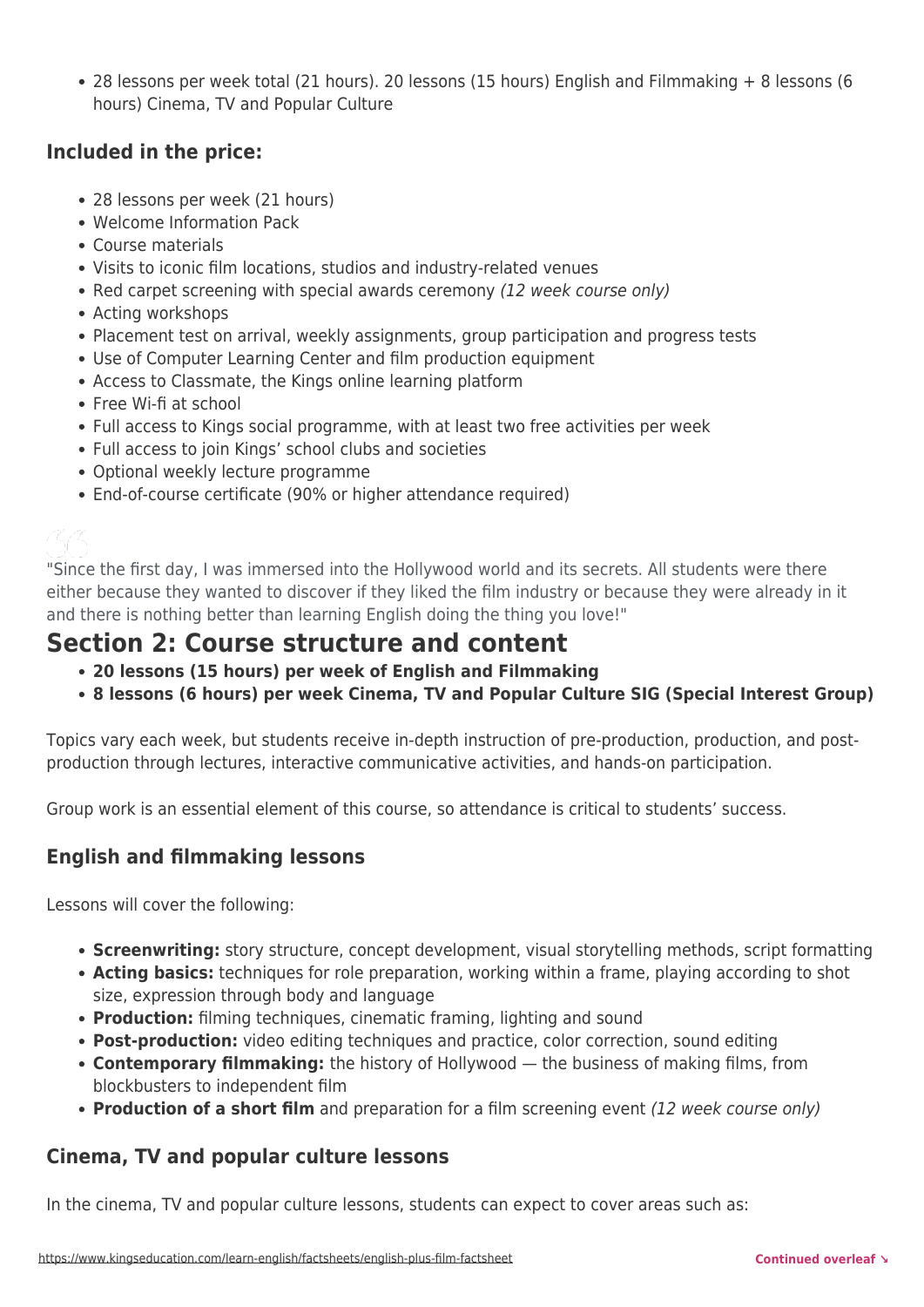- Media theory: scene analysis, themes and concepts
- Group discussion: classic and contemporary films, TV shows and plays
- Los Angeles culture, history, and significance in the film industry
- Pop and celebrity culture, and references in the media
- Acting, role-play and improv practice
- Writing short scripts or skits

#### **Assessment**

- Assessment is based on weekly assignments, group participation, tests.
- There is also a short film project for students taking the 12-week course.

#### **Filmmaking equipment**

English Plus Film students have access to the following at Kings Los Angeles:

- Classrooms are equipped with an interactive projector or smart television for interactive learning experience
- iMac desktops with user-friendly scriptwriting program software installed
- Production equipment including prosumer DSLR camera, sliders and dollies, lighting tools, microphones, tripods
- Professional, up-to-date film editing software

#### **Transfer agreements**

• Kings LA offers transfer agreements with the New York Film Academy and the Musicians' Institute.





### **Online content**

Student-produced short films and scenes can be viewed on the dedicated **[Kings YouTube channel](https://www.youtube.com/channel/UCF-_B4854oPIxkktCBk26EA/videos)**.

# **Sample timetable**

Please note: sample timetable is subject to change.